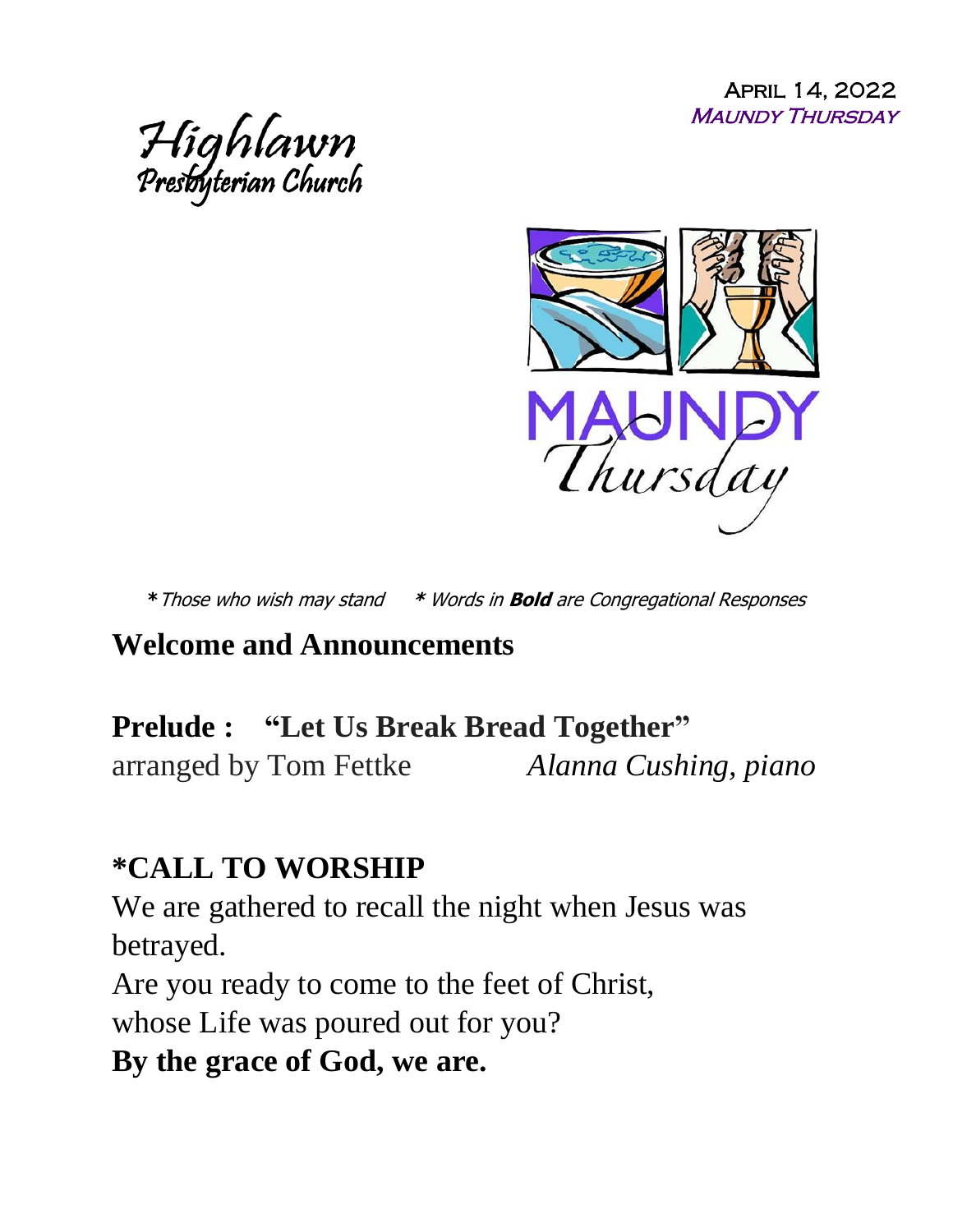Can you watch while Jesus prays in the garden? **By the grace of God, we can.**

Will you follow Jesus, even into the night of betrayal? **By the grace of God, we will.**

Then let us praise God, even in the hours of darkness. **God of all grace and steadfast love, greatly is your name to be praised in all the earth!**

# **\*Hymn #202 "An Upper Room Did our Lord Prepare" v1-3**

1. An upper room did our Lord prepare for those he loved until the end: and his disciples still gather there to celebrate their risen friend.

2. A lasting gift Jesus gave his own: to share his bread, his loving cup. Whatever burdens may bow us down, he by his cross shall lift us up.

3. And after supper he washed their feet, for service, too, is sacrament. In Christ our joy shall be made complete: sent out to serve, as he was sent.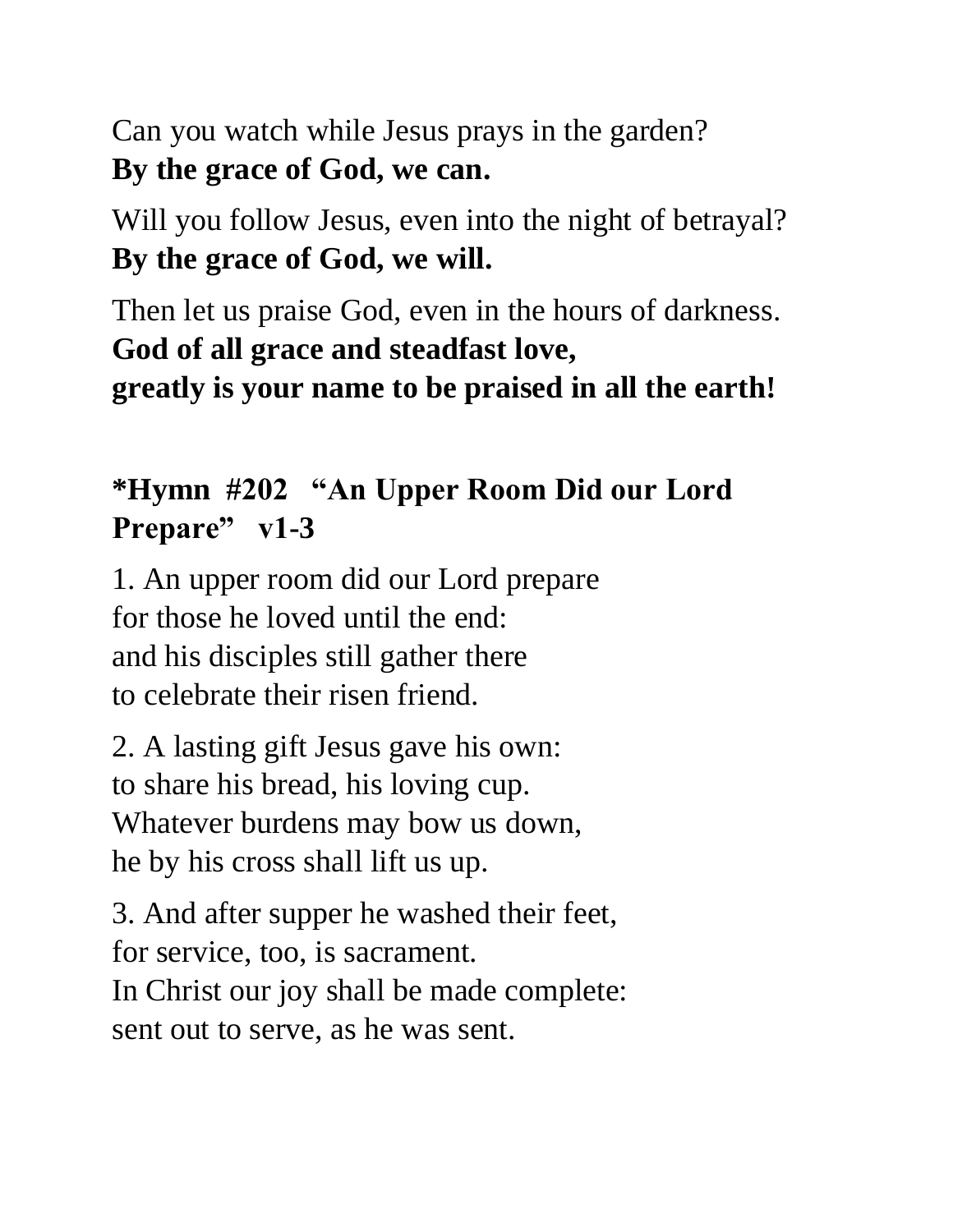## *"At the Table – A Communion Drama"*

by David Steele

### Peter – Jim Musgrave

## **\*Hymn #215 What Wondrous Love is This, v1**

What wondrous love is this, O my soul, O my soul, what wondrous love is this, O my soul! What wondrous love is this that caused the Lord of bliss to bear the dreadful curse for my soul, for my soul, to bear the dreadful curse for my soul!

## Thomas – Jim Lamp

**v.2** 

When I was sinking down, sinking down, sinking down, when I was sinking down, sinking down, when I was sinking down beneath God's righteous frown,

Christ laid aside his crown for my soul, for my soul, Christ laid aside his crown for my soul!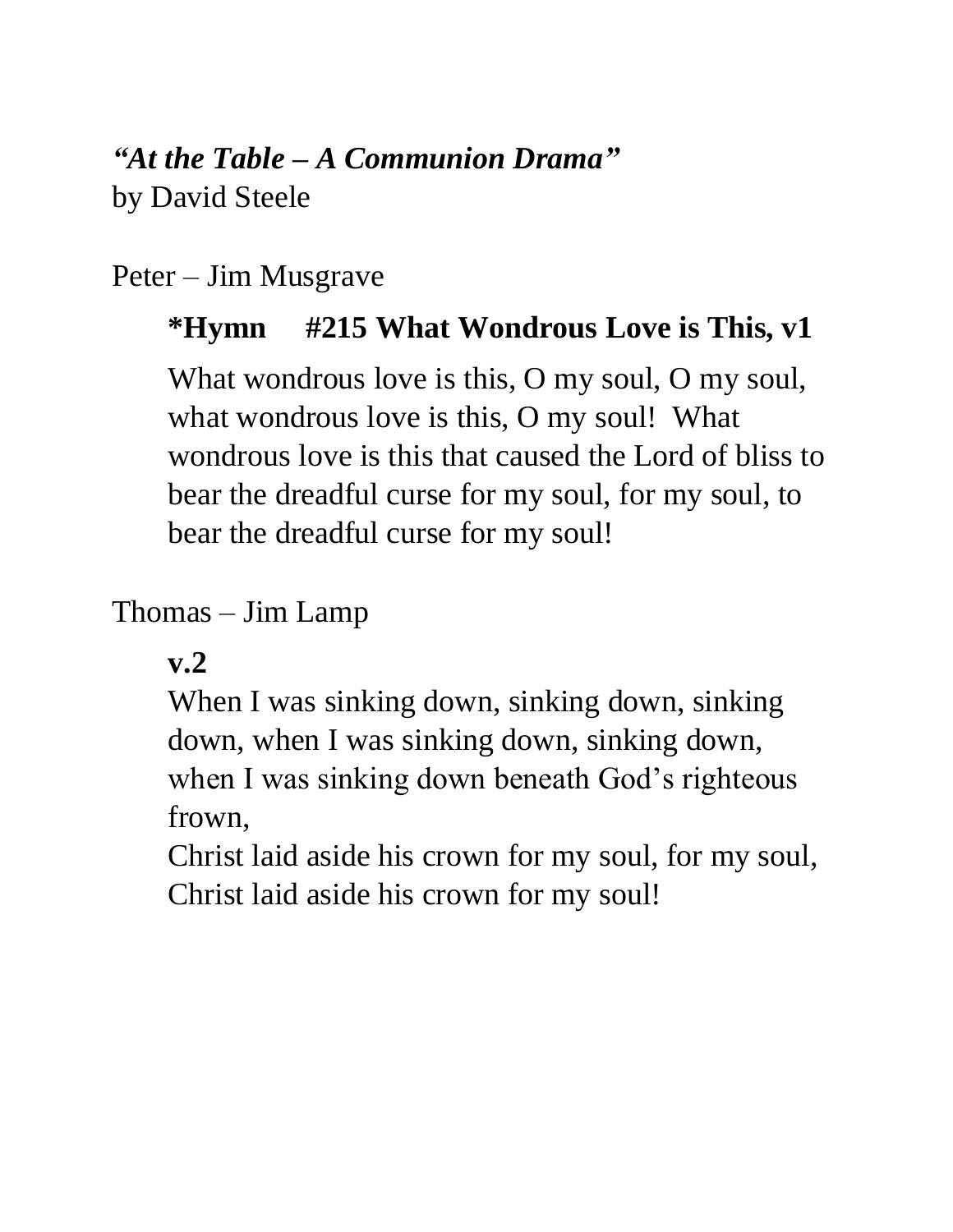Mary – Amy Browning

**v.3** 

To God and to the Lamb, I will sing, I will sing,

to God and to the Lamb, I will sing;

to God and to the Lamb who is the great I AM, while millions join the theme, I will sing, I will sing;

while millions join the theme, I will sing!

Mother Mary – Linda Reynolds

**v.4**

And when from death I'm free, I'll sing on, I'll sing on; and when from death I'm free, I'll sing and joyful be, and through eternity, I'll sing on, I'll sing on; and through eternity I'll sing on.

Martha – Shelia Brownfield

*The congregation will remain silent as the hymn is play through a final time.*

Legion – Bob Hansen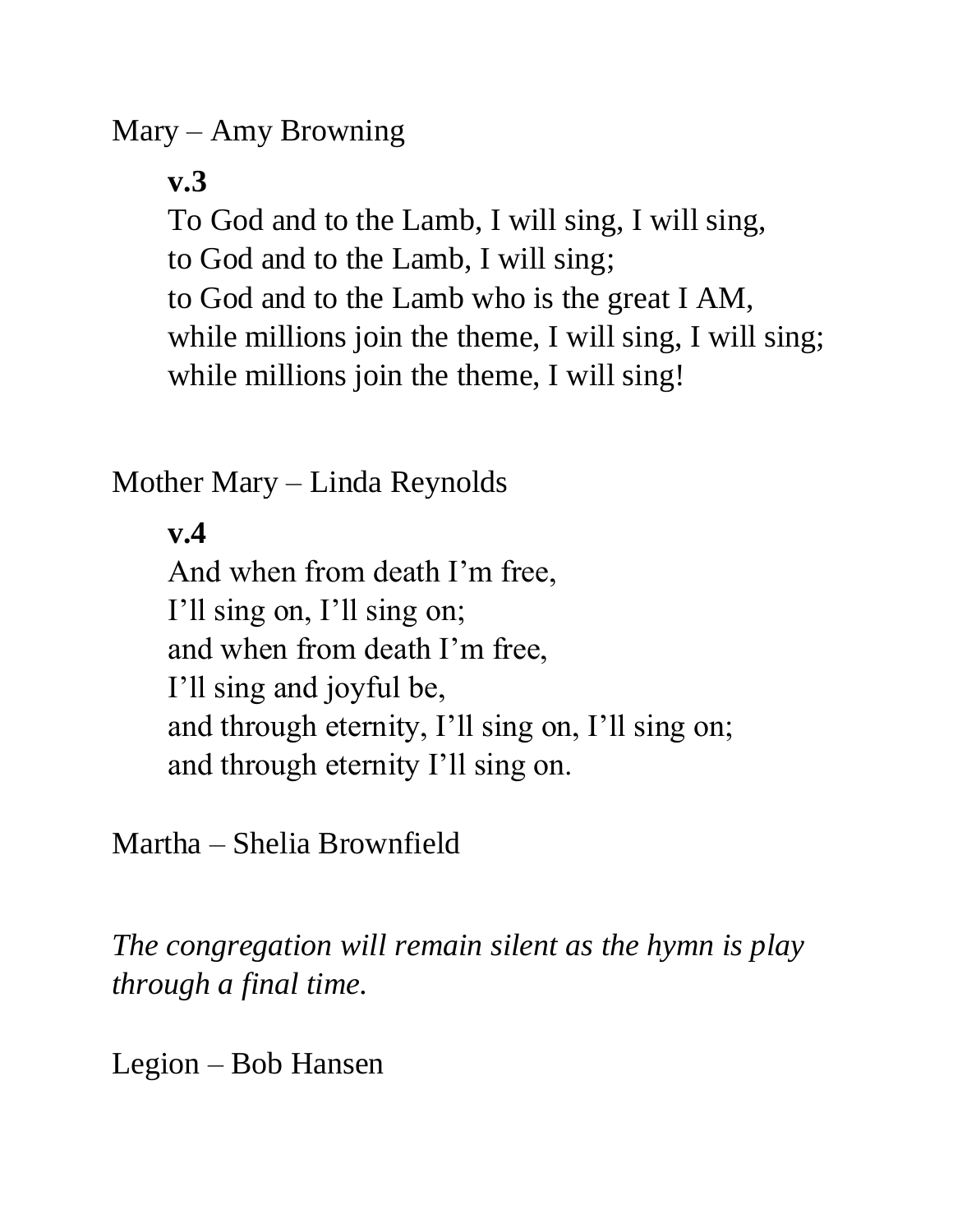# **\* Hymn #521 "In Remembrance of Me"**

1. In remembrance of me, eat this bread.

In remembrance of me, drink this wine.

In remembrance of me,

pray for the time when God's own will is done.

2. In remembrance of me, heal the sick.

In remembrance of me, feed the poor.

In remembrance of me,

open the door and let your neighbors in, let them in.

Take, eat, and be comforted;

drink and remember too,

that this is my body and precious blood shed for you, shed for you.

3. In remembrance of me, search for truth.

In remembrance of me, always love.

In remembrance of me, don't look above,

but in your heart, look for God.

Do this in remembrance of me.

*Celebration of the Lord's Supper*